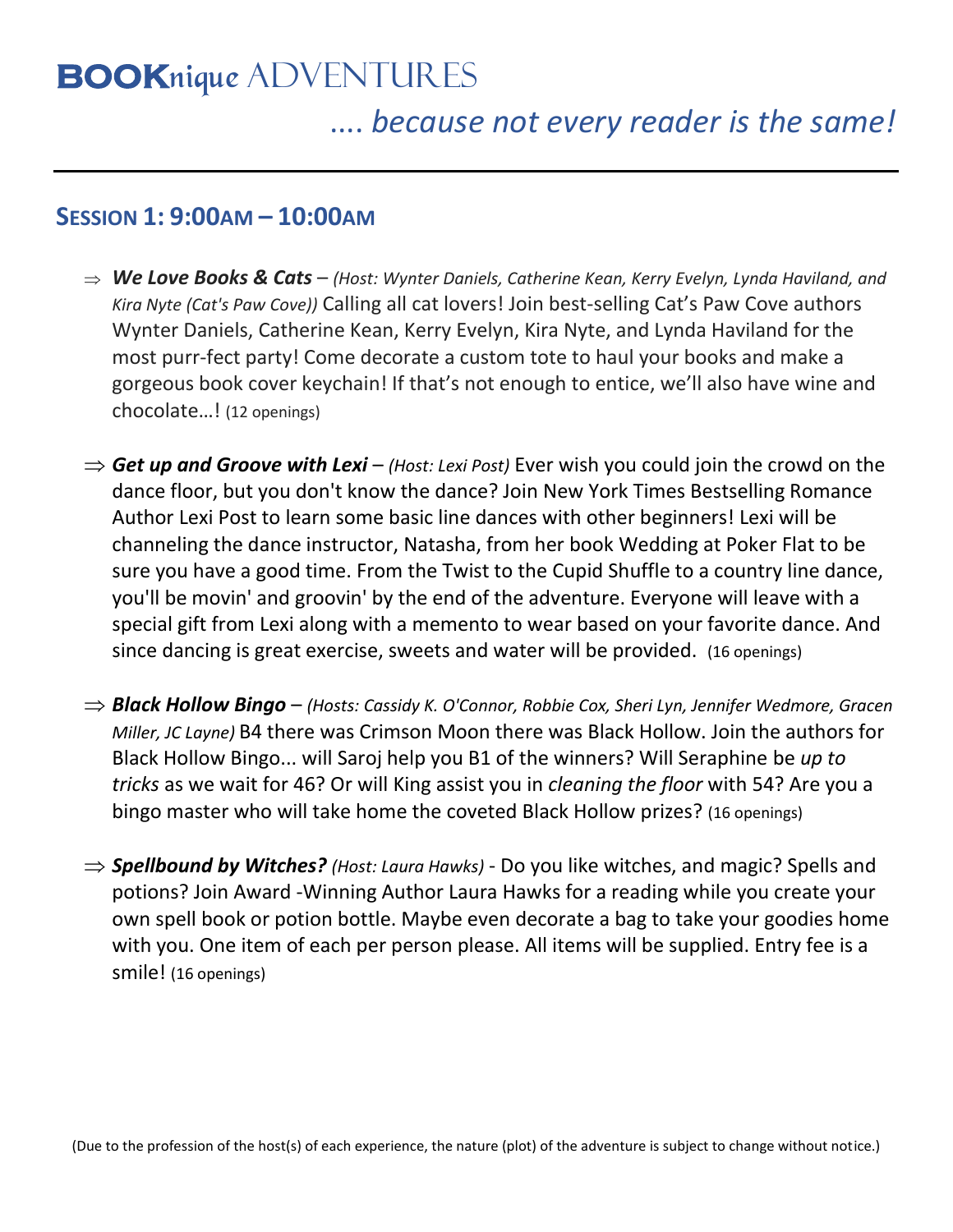#### **SESSION 2: 10:00AM – 11:00AM**

- *Welcome to Club Malachite (Host: Sherry Rentschler)*  Come for a drink and get a bite. Join bestselling author Sherry Rentschler as she brings you into the paranormal New Orleans club run by her vampire Drahomira. Guests will enjoy, and learn now to make, a Bloody Mary (or a Virgin if you are a purist) nibble on rich vampire chocolates and hear a reading of seductive vampire poetry. Book chat with the author about her paranormal romance series, the Evening Bower, and receive a personally signed book (not available at the con) in a one-of-a-kind goodie bag with keepsake memorabilia including a bottle of vampire wine. Forever is only the beginning... (13 openings)
- *Belly Dance, Anyone? (Host: Pepper North)* Do you love to dance? Want to add a bit of sensuality to your movements? Ever thought about belly dancing? Get ready to shake your groove thing and come join Pepper North to learn a few belly dance moves to spice up your life! No coordination necessary, just a desire to try something new and have fun together! You'll leave with a jingly coin hip scarf, a new rhythm to your steps and a care package of goodies including a Pepper North book featuring a belly dancing heroine! (14 openings)
- *Illuminating the Middle Ages (Hosts: Ceci Giltenan, Catherine Kean, Jennifer Siddoway)* Join historical romance authors, Ceci Giltenan, Catherine Kean, and Jennifer Siddoway for a look at book illumination--the medieval practice of decorating the pages of handwritten books. Not only will participants learn why and how books were illuminated, we will demonstrate how to create some of the basic designs used. Each participant will receive a handmade journal on which to practice this ancient art. The art supplies needed for this activity will be provided. Along the way you might learn a few interesting facts about the Middle Ages. Due to some of the topics that may be covered, this event is intended for 18+ only. (16 openings)
- *A Magical Masterpiece & Mimosas Returns!!! (Hosts: Robbie Cox & SEA Creations)* No skill required! Join Author Robbie Cox this year for an hour of painting and mimosas as Sarah from SEA Creations takes you step-by-step in creating a painting you'll be proud to hang on your wall at home. Don't worry if you're not an artist or have never picked up a paint brush before; Robbie's only done it once before himself and managed to create a masterpiece. You'll be able to do the same, guaranteed. (15 openings)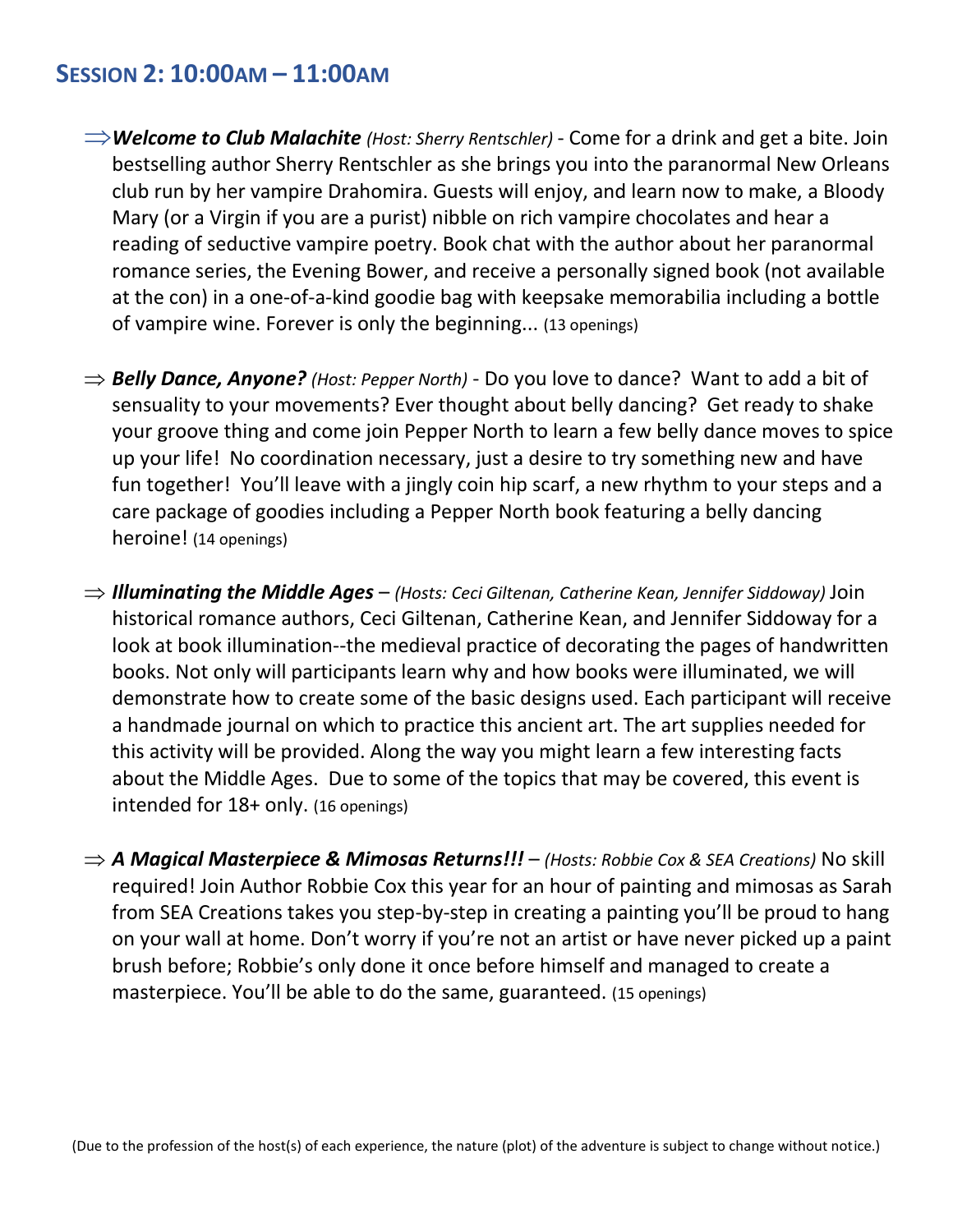#### **SESSION 3: 11:00AM – NOON**

- *Shifter style! (Host: Kerry Adrienne)* Join USA Today bestselling author, Kerry Adrienne, in creating your own set of tufted ears and/or sparkling dragon horns! Craft furry wolf ears, fuzzy bear ears, or rhinestone-studded dragon horns. Wear them at Space Coast to show your shifter loyalty. Fur, blank horns, hair clips, rhinestones, and all supplies provided. Each reader will make one set of shifter ears (lions, bears, wolves, or other), and decorate one pair of dragon horns (we'll have a couple colors to choose from and lots of bling to decorate with). (14 openings)
- $\Rightarrow$  **Tied up in the Royals** *(Host: Fiona Tulle)* Come learn about some of the different rope bondage ties that many of Fiona Tulle's Royal Court choose to play with. Learn about safety, basic beginner ties and how to incorporate healthy fun rope play in any relationship. You don't need a partner to learn and take away. Learn how to create their do it yourself kit. (No pictures or photography for privacy reasons. 18+) (10 openings)
- *Stuck Between a Rock and a Book Place (Host: Terri A. Wilson)* On the surface, it sounds like yet another craft project to distract yourself from incessantly worrying. Underneath, however, it's a whole new (and super-fun) way to reconnect with the outside world. It's a way to take your artistic skills to the next level. But what if you don't have any "artistic skills?" Don't worry about it. Come join us anyways. Paint a rock and keep it for yourself or leave it for someone in our community to find. You never know when you might boost someone's mood because they found your hidden gift. (10 openings)
- *Decide Your Fate: Alien Abduction Adventure (Host: Melody Johnson)* Based within the world of Melody Johnson's newest book, participants of this BOOKnique will decide their fate as they're put into the same circumstances as the main character in Beyond the Next Star: abducted by aliens and sold as a pet on a metropolitan, arctic ice planet! Will you run away or befriend your owner? Turn on him or kiss him? Reveal your secrets or continue the charade to spy on your enemies? This light-hearted, sci-fi "decide your fate" adventure will include snippets from the actual novel, fresh, never before read content, and lots of laughs. Participants will also receive an alien abduction "survival" kit, which includes exclusive swag items given only to those who participate in this BOOKnique. (Book snippets may include some cursing and sexual scenes - so attendees should be 18+) (10 openings)
- $\Rightarrow$  **A Journey to the Dystopian Future** − (Host: Lexi C. Foss) Welcome to the Blood Alliance world where the superior bloodlines make the rules. A quick game will assign you a mate charm for protection. Then we'll create a water pearl votive to help light up the